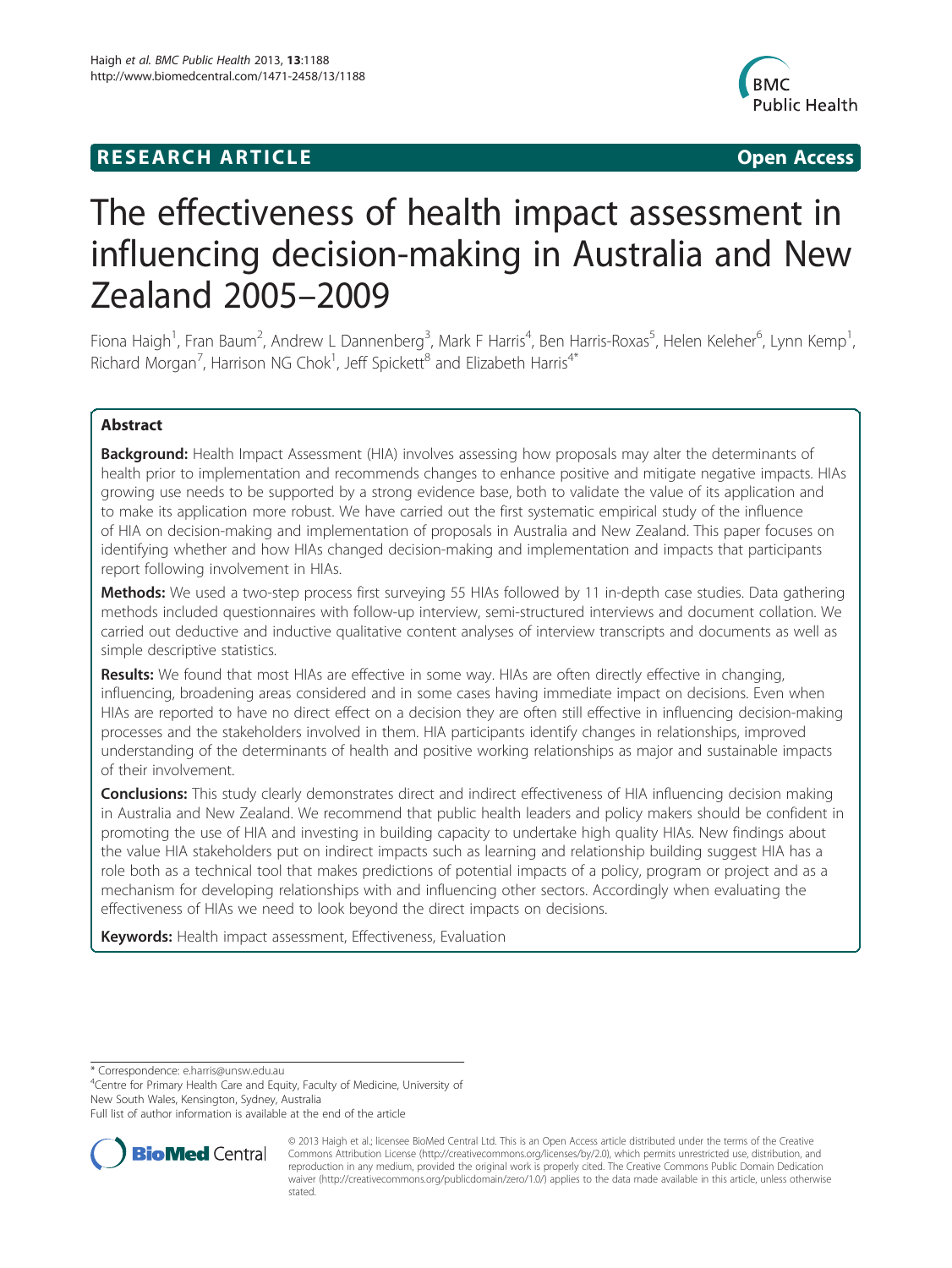## Background

Health Impact Assessment (HIA) is a tool used to assess impacts on social and environmental health determinants before embarking on proposed policies, plans, or projects [[1](#page-7-0)[-3](#page-8-0)]. HIAs, which may be undertaken at local, regional, national or international levels, are intended to inform decision-making. The use of HIA is supported by the World Health Organisation (WHO) which has called for assessment of the implications for health and the distribution of health impacts to be routinely considered in policy-making and practice [[1,](#page-7-0)[4-7](#page-8-0)].

Since the 1990s, there has been a rapid expansion in the use of HIA globally [\[8](#page-8-0)]. Many multilateral institutions now promote its use [\[8,9](#page-8-0)] and a plethora of guides exist [[10](#page-8-0)]. Despite increasing use of HIA, its effectiveness is questioned. Case studies have demonstrated the effectiveness of HIA in influencing specific decisions [[11](#page-8-0)-[13\]](#page-8-0). The case studies also indicate that HIAs have a number of impacts beyond the specific decision.

There is a general and increasing recognition within both HIA and the broader field of impact assessment that viewing effectiveness in narrow terms, i.e. adoption and implementation of recommendations, overlook other important outcomes (e.g. raising awareness of health issues among decision-makers, establishing dialogue between stakeholders, and changing views and attitudes of stakeholders) and it misrepresents how decision-making works [[14](#page-8-0)-[19\]](#page-8-0). In addition, the complexity of effectiveness of HIAs has not been given due attention. To date four conceptual frameworks for evaluating HIA have been published in the literature. The first by Parry and Kemm [[20](#page-8-0)] describes three domains to be examined in testing effectiveness: prediction, participation (involving stakeholders) and informing decision-makers. The framework has both process and outcome criteria. In practice there have been difficulties in evaluating the full range of potential outcomes and the extent to which benefits have been realised. The second framework by Birley suggests a fault analysis approach which focuses on identifying features

that are responsible for the degree of success or failure of the HIA [\[21\]](#page-8-0).

The third framework by Wismar et al. postulates four levels of effectiveness of HIA: direct effectiveness, general effectiveness, opportunistic effectiveness and no effectiveness [\[12\]](#page-8-0) (see Table 1). Both the extent to which the HIA adequately addressed health impacts and the extent to which decisions have been modified as a result of the HIA, is considered. Although this framework is overly bureaucratic in focus it has strong face validity (estimate of the degree to which a measure is clearly and unambiguously tapping the construct it purports to assess) in recognising that a HIA may have more than one type of effectiveness, but also that the impact may not be linear and may not be directly attributable to the HIA. The Wismar framework has been used in two of the largest evaluations of the impact of HIA in decisionmaking [\[11,12](#page-8-0)]. It has also been used in the study described here.

The fourth conceptual framework developed by two authors of this paper (BHR, EH) is based on a review of completed HIAs, literature and a local capacity building project [[13](#page-8-0)] (see Figure [1\)](#page-2-0). The framework will be familiar to evaluators because its structure conforms with a modified version of the Donabedian and Wisconsin evaluation frameworks [\[22\]](#page-8-0). It proposes three domains: context, process and impacts and reflects a growing recognition within the field that viewing effectiveness in narrow terms overlooks the distal, more indirect impacts and the process through which decisions are made. There is increased emphasis on the importance of learning as an impact of the HIA on participants' understanding of health and how it is created, the development of specific skills that are transferable (such as assessing evidence) and the building of new relationships and partnerships.

We have carried out the first systematic empirical study of the influence of HIA on decision making and implementation of proposals in Australia and New Zealand. This paper focuses on two research questions:

|                                                         |  | Modification of pending decisions                            |                                                         |  |
|---------------------------------------------------------|--|--------------------------------------------------------------|---------------------------------------------------------|--|
|                                                         |  | Yes                                                          | No                                                      |  |
| Health adequately acknowledged Yes Direct effectiveness |  |                                                              | General effectiveness                                   |  |
|                                                         |  | .HIA-related changes in the decision                         | -Reasons provided for not following HIA recommendations |  |
|                                                         |  | •Due to the HIA the project was dropped                      | Health consequences are negligible or positive          |  |
|                                                         |  | •Decision was postponed due to HIA                           | . HIA has raised awareness among policy-makers          |  |
|                                                         |  | <b>No</b> Opportunistic effectiveness                        | No effectiveness                                        |  |
|                                                         |  | The decision favouring health would have been<br>made anyway | •The HIA was ignored                                    |  |
|                                                         |  |                                                              | •The HIA was dismissed                                  |  |

#### Table 1 Four types of HIA effectiveness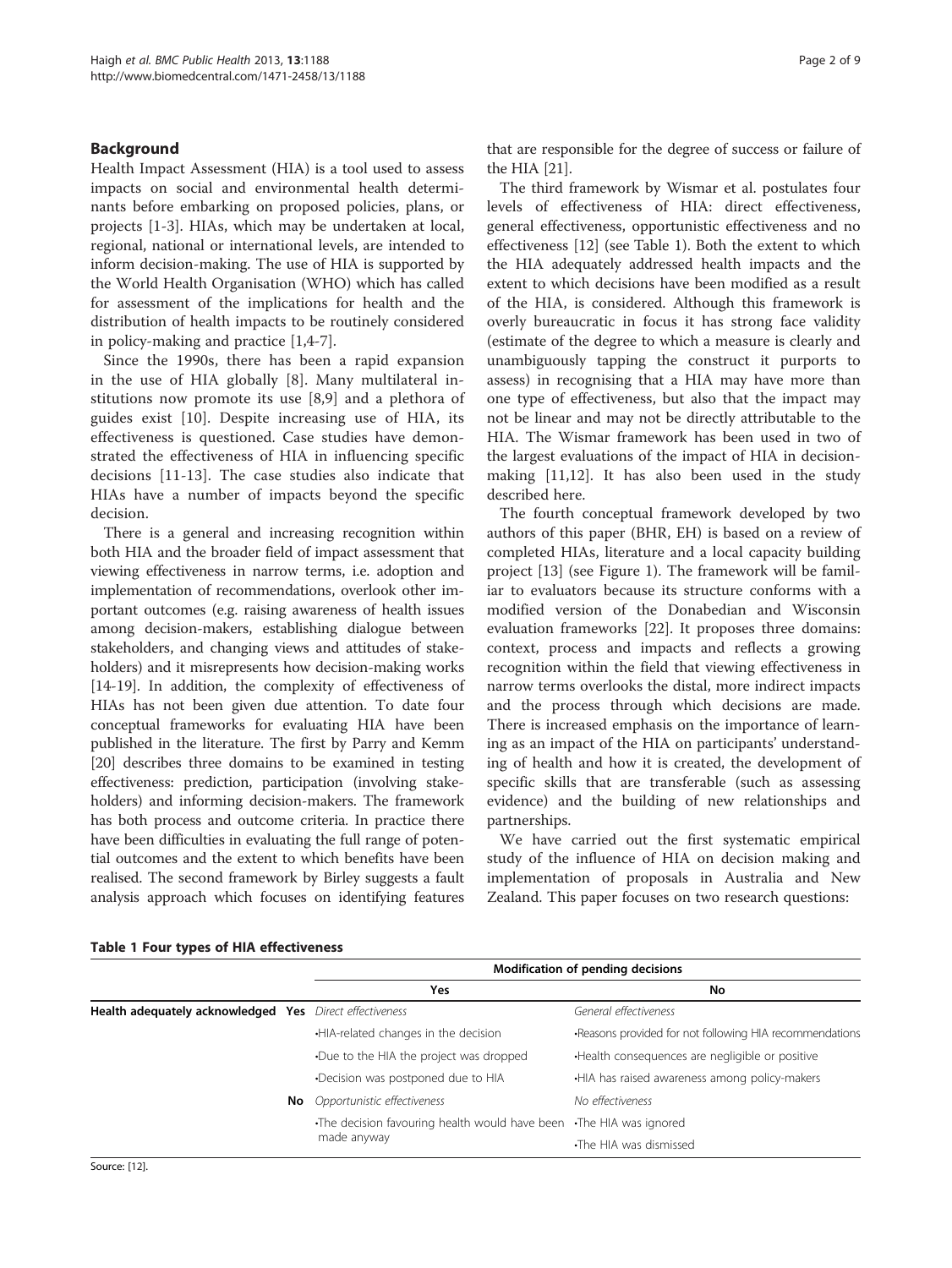<span id="page-2-0"></span>

- 1. Is there evidence that HIAs completed in Australia and New Zealand between 2005 and 2009 have influenced decision-making and the implementation of policies, program or projects to strengthen positive and mitigate negative health impacts?
- 2. What impacts do participants/stakeholders report following involvement in these health impact assessments?

Specifically it uses the Wismar framework to assess the effectiveness of 55 HIAs undertaken in Australia and New Zealand over this period and the Harris-Roxas and Harris framework to examine outcomes linked to effectiveness. We conclude by reflecting on the implications for HIA practice and draw out lessons on how HIA can be made more effective. Factors influencing the effectiveness of HIAs will be examined in a separate paper, this includes aspects of the survey data not included in assessments on decisionmaking.

## Methods

The research was led by an international team of 11 investigators from Australia (7), New Zealand (1), United States (2) and Thailand (1) supported by two researchers. Within the team there was a high level of expertise in HIA as well as experience with a wide range of methodologies and quantitative and qualitative methods

We used a two-step process first surveying 55 HIAs followed by 11 in-depth case studies. Multiple case study and survey methodologies were used for gathering and analysing qualitative and quantitative data [\[23](#page-8-0)]. The use of case studies aligns with our interest in capturing rich insights into the experiences and views of multiple stakeholders involved in HIA processes and enables examination of culture and context. Data gathering methods included questionnaires with follow-up interview, semi-structured interviews and document collation. We carried out deductive and inductive qualitative content analyses of interview transcripts and documents as well as simple descriptive statistics.

## Sampling

The process for identifying HIAs can be found in a previous publication [\[24](#page-8-0)] see Additional file [1](#page-7-0). In this paper report on the results of a survey related to judgements of influence on decision-making and follow up interviews of these 55 HIAs (48 of 55 responded) and the 11 in-depth case studies see Additional file [2.](#page-7-0)

Information was collected from the HIA practitioners who had designed and implemented them, using a questionnaire and follow up interviews. The purpose of the questionnaire was to obtain information about the impact of the HIAs on decision-making as well as relevant contextual information not typically found in the HIA reports. These participants were purposively identified using authorship information provided in the reports. The 29 item questionnaire included a mix of open and closed questions that focused on their experiences and views with respect to four aspects of the HIAs they had undertaken: process, context, decision making and next steps see Additional file [3.](#page-7-0) Of a total of 55 HIAs we were able to complete the questionnaire for 48 participants (87%). We carried out 34 follow-up interviews which covered 42 of the HIAs. The interviews were carried out by either FH or HNC by telephone. The initial interviews (approximately six) were carried out by both researchers together, but the later interviews were conducted individually. Interviews were recorded, but not transcribed, with notes taken during the interviews.

To obtain an in-depth understanding of how effectiveness plays out within different contexts a purposive subsample of 11 case studies was selected using the criteria: (1) feasibility (access to stakeholders, willingness to participate); (2) representative of a range of effectiveness (assessed by investigators based on findings from first two phases of the study); and (3) mix of New Zealand and Australian case studies (see Additional file [2:](#page-7-0) HIAs included in study). Interviews were carried out with a minimum of three stakeholders from each HIA during 2011 (n = 33) see Additional file [4.](#page-7-0) We interviewed a mix of stakeholders from decision making organisations,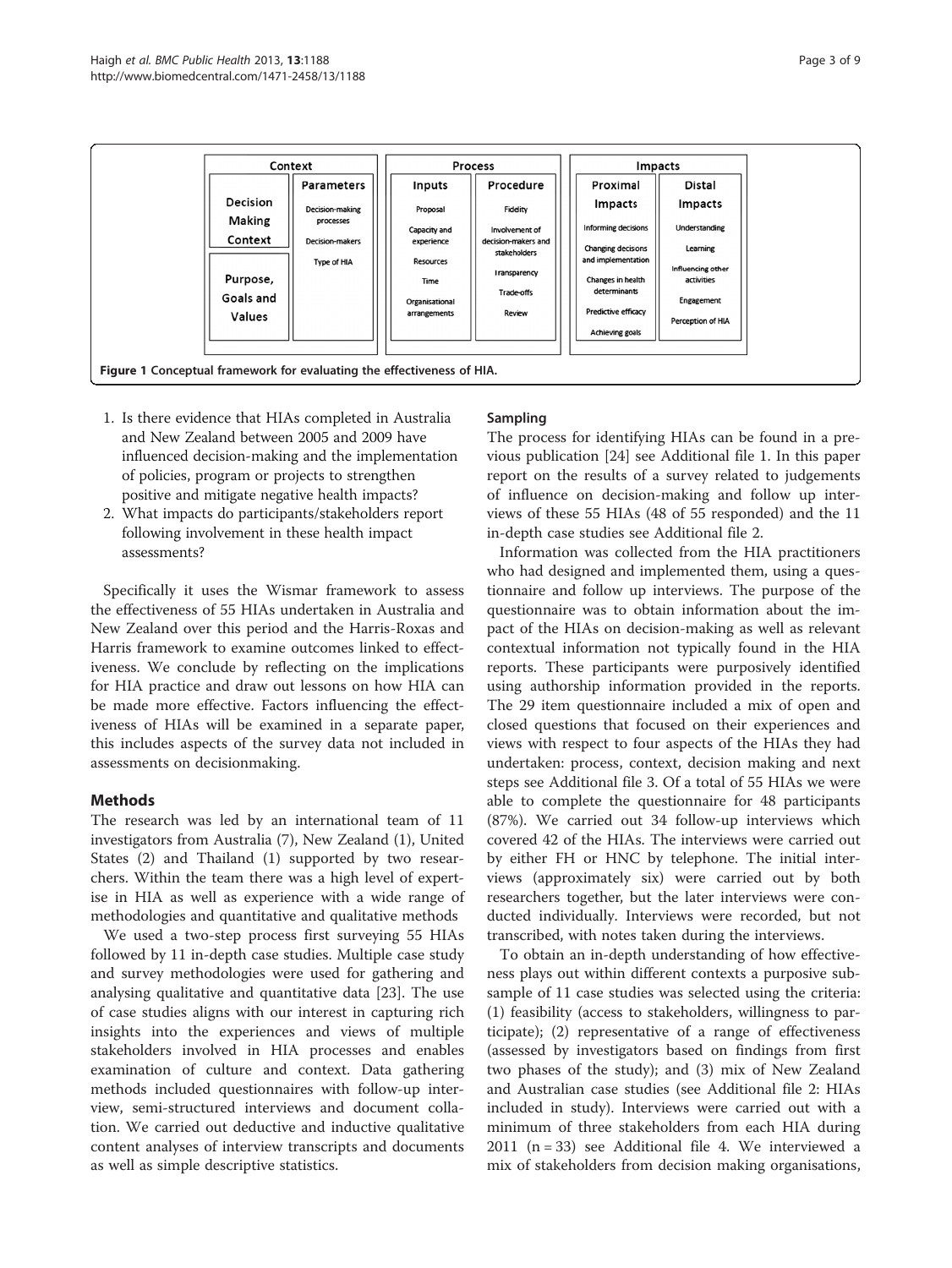<span id="page-3-0"></span>those carrying out the HIA, and other key stakeholders such as steering group members. The interviews were semi-structured to ensure coverage of identified areas of interest but also allowing for new or emerging themes. A set of nine questions was used as the basis of the interview. Participants were asked to 'tell the story of the HIA' and were then prompted to talk in more detail (where necessary) about: the influence of the HIA; how successful the HIA was; factors affecting this; how stakeholders worked together; implementation of recommendations; timing; and learning. Interview duration varied from 25–90 minutes; most were approximately 45 minutes in length. The point at which data saturation (no new or relevant information or themes observed in the data) was reached was discussed at project meetings and work continued on the case and data analysed after saturation was reached.

Ethics approval was given by the UNSW Human Research Ethics Committee (23 April 2010). Written consent forms provided information about the project, purpose of the interview, conditions of consent including anonymity and contact details.

## Analysis

Descriptive analysis of closed questions was carried out using SPSS (SPSS Statistics 20). Factors were differentiated using the conceptual framework categories of context, process and outcomes [[13\]](#page-8-0). HIAs were classified according to the Wismar effectiveness framework (direct, general, opportunistic, and no effectiveness, see Table 2) [\[12\]](#page-8-0). HIAs were assigned to a category based on our interpretation of the responses we received to the questionnaires and interviews. Where we were able to interview participants we asked them to categorise the HIAs or comment on our suggested categorisation. HIAs were categorized by the highest level of effectiveness they achieved.

HIAs which showed evidence of directly influencing the proposal, even when these changes were relatively minor, were categorised as directly effective. For example, an HIA that had at least one recommendation accepted and implemented was categorised as directly effective even if other recommendations were ignored. It should be noted that HIAs that were classified as directly effective may also have demonstrated general effectiveness, opportunism and, for some elements of the HIA, no effectiveness. HIAs classified as 'opportunistic' using the Wismar framework were particularly difficult to identify. This is partly due to a lack of clarity around what this category includes. The decision to assign a HIA to the 'no effectiveness' category was usually made because a participant reported that the HIA was not effective. During the categorisation process, we found that an individual HIA typically includes components that would fit into several categories, making it difficult to assign the overall HIA to a single category.

Case study interviews were recorded and professionally transcribed and then analysed using NVivo qualitative data analysis software (QSR International Pty Ltd. Version 9, 2010). The content analysis of interview transcripts was carried out using both predetermined categories as well as identification of emerging themes. Interviews were coded against the conceptual framework, effectiveness categories developed by Wismar (direct, general, opportunistic, and no effectiveness [[25](#page-8-0)]), HIA stages, and emerging themes. FH initially coded and analysed data; 5 interviews were also coded by another investigator (EH or BHR) and compared to assess interrater reliability. Emerging results were written up and sent to the investigator team. EH then analysed specific themes (learning and timing) which had been challenged by other investigators as being unexpected or unclear. In addition EH reviewed FH's coding for the conceptual framework and

Table 2 Wismar effectiveness categorisation with example quotes from questionnaire answers ( $N = 48$ )

| Direct effectiveness 31 (65%)                                                                                                                                                                                                                                                                                                                                | General effectiveness 11 (23%)                                                                                                                                                                                                                                                                                                                                                                                                                                                                                                                                                                                                                            |  |
|--------------------------------------------------------------------------------------------------------------------------------------------------------------------------------------------------------------------------------------------------------------------------------------------------------------------------------------------------------------|-----------------------------------------------------------------------------------------------------------------------------------------------------------------------------------------------------------------------------------------------------------------------------------------------------------------------------------------------------------------------------------------------------------------------------------------------------------------------------------------------------------------------------------------------------------------------------------------------------------------------------------------------------------|--|
| A Community Education Project HIA "directly affected the way the<br>project was implemented, and the recommendations to address equity<br>issues were incorporated in the project plan The HIA ensured that<br>vulnerable groups were identified and that health messages and<br>activities were adjusted to reach and include these groups where possible". | "The HIA was a component in a continuous loop of evidence-based<br>learning practice that we sought to build internally and value externally in<br>order to change traditional practice Gathering the evidence base was a<br>powerful tool giving communities and councillors and staff a common<br>understanding of the issues that required attention and an avenue to do this".                                                                                                                                                                                                                                                                        |  |
| Opportunistic effectiveness 3 (6%)                                                                                                                                                                                                                                                                                                                           | No effectiveness 3 (6%)                                                                                                                                                                                                                                                                                                                                                                                                                                                                                                                                                                                                                                   |  |
| "I'm going to have to be honest here I still think it helped us. The<br>process helped us put some things in we thought should have happened.<br>We knew that. This was just a way of tacking them into the places with".                                                                                                                                    | An HIA of a Health Promotion Plan was reported to have had no direct<br>impact: "I think the HIA was buried. Since that time an ex-staff member on<br>the team of decision-makers has told me that it was rejected because it made<br>people accountable to their decisions!" However when asked whether they<br>thought the decision would have been made without the HIA the same<br>person responded negatively, saying that it "made people think about equity<br>implications more - which was the purpose of the HIA". They also felt the HIA<br>had made a difference; it "Made it clear that the planning process was<br>flawed and inequitable". |  |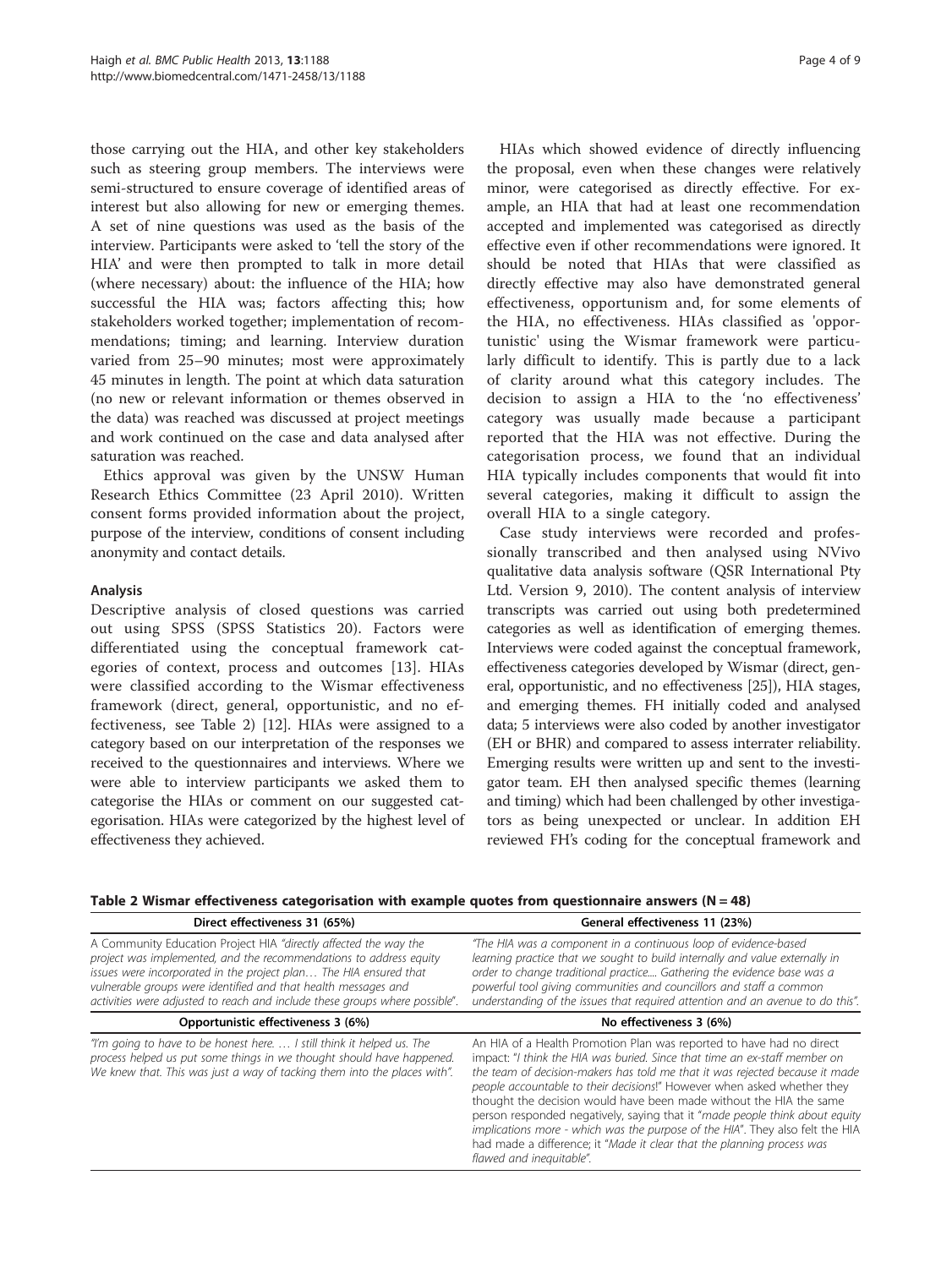effectiveness categories. Coding tables for the conceptual framework were developed which contained themes with illustrative example quotes. These themes included the factors already included in the conceptual framework as well as themes that emerged from the data. In addition, some coding was carried out of HIA documentation including HIA reports, evaluations, papers, and other documents supplied by interviewees.

Data from the different methods were triangulated to develop an understanding of context, process and influence of the HIA as described in the Harris-Roxas, Harris conceptual framework (Figure [1](#page-2-0)) plus equity. The case studies summaries were then sent to a stakeholder from each HIA for comment and correction.

The research team carried out final analysis and evaluation of the research data. The project investigators and researchers met over two days to review findings of the study including coding and analysis of case study interviews; to develop a common understanding among investigators of key findings; and to identify limitations of the study. On the third day a validation workshop and webinar was carried out with investigators, HIA stakeholders, and jurisdictional representatives from Australia and New Zealand. Fortyseven people attended the workshop and thirty the Webinar. The workshop purpose was to test face validity of our analysis and discuss potential implications for policy and practice.

## Is there evidence that HIAs completed in Australia and New Zealand between 2005 and 2009 have changed decision-making and the implementation of policies, program or projects to strengthen positive and mitigate negative health impacts?

Almost all HIAs showed direct or general effectiveness (42, 89%) and 65% of HIAs were described as directly effective (31/47) (see Table [2](#page-3-0)). This was comparable to the US study that applied the Wismar framework [\[11](#page-8-0)]. Forty-four respondents (44/47, 94%) also believed that the HIA had made a difference. 80% (35/44,) of HIAs were reported to have impacted on the decision. Twenty-nine respondents (60% of all HIAs and 91% of those who responded) reported HIA-related changes being made to decisions. No one reported a decision being revoked or postponed because of the HIA. Of those who reported that the HIA did affect decisionmaking, 33 (33/40, 83%) reported that the HIA recommendations were easily incorporated into the planning process at the time. In 14 HIAs (14/36, 29%) it was reported that reasons were provided when recommendations were not followed. When asked to think about the changes that were made to decisions, just over 20% (10/43, 21%) reported that they were of the view that the same changes would have been made to the decision in the absence of the HIA (see Figure 2).

HIAs were reported to inform and in some cases lead to modification of the decision the HIA focussed on but also future decisions.

## Results

We have structured our results and discussion around the research questions.

"It's what we set about to do - influence the statutory regional plan and that's been done". (33)

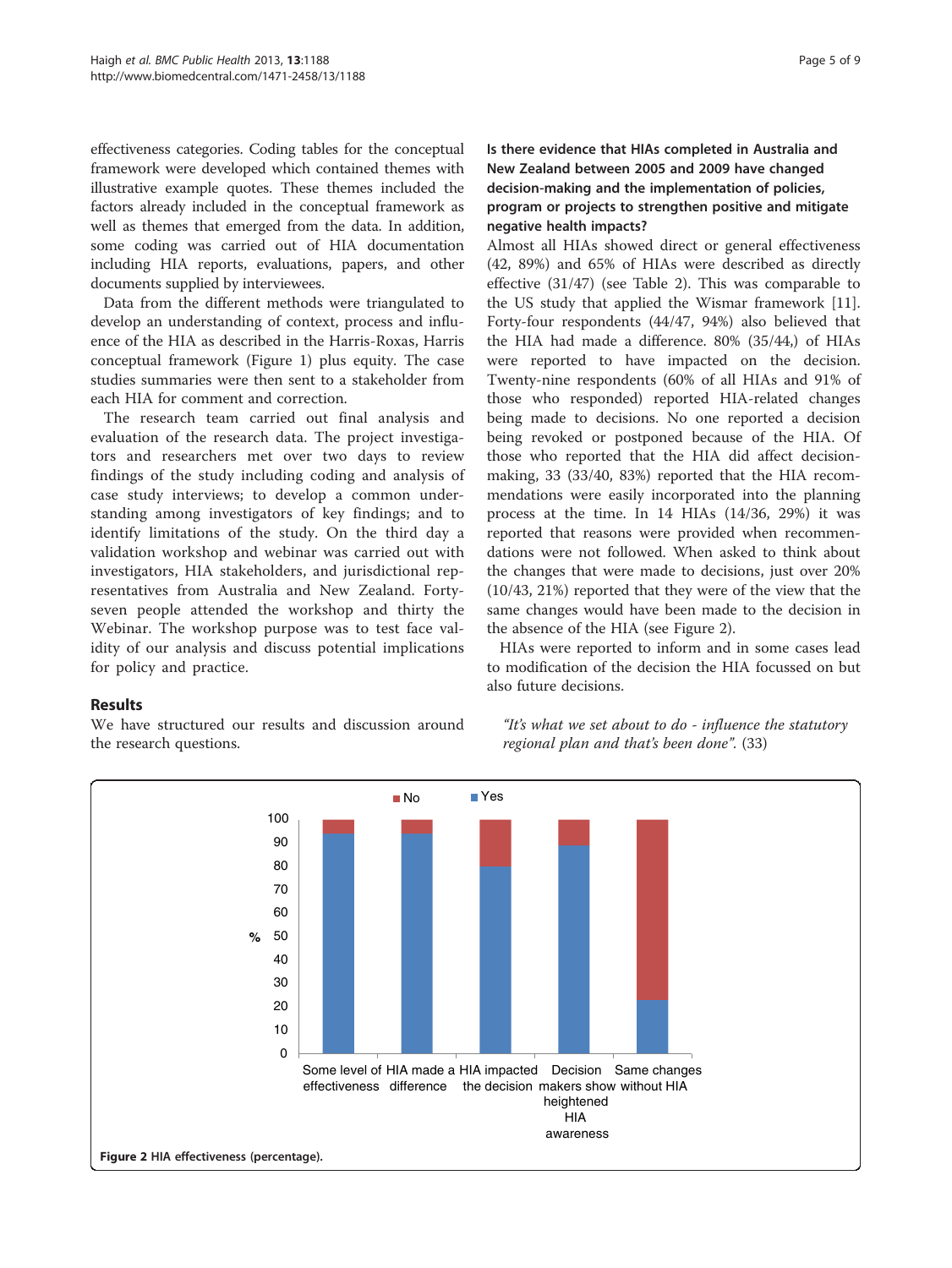"Well it went to council. It was accepted by council. It was used to inform all the planning in [placename]". (5)

"HIA provided decision-makers with a structured way of thinking about unintended consequences and gave them confidence to make clear recommendations".

Often the HIAs were unable to influence whether or not a proposal went ahead but could influence the implementation of the proposal.

"So this study very much provided a fairly strong frame work in which to then develop contractual obligations under the project". (23)

It was also reported that the HIAs can lead to expansions of decisions to include health considerations. There were also examples of important local health issues being identified through the HIA process.

"we saw drafts on the way through as well to be able to comment on too so the HIA helped inform those as well".  $(1)$ 

"I have sighted the, the actual  $-I$  want to say the guts of the report – content of the report being recycled…I was gleeful when I saw that".  $(33)$ 

"a discovery that was looking at evidence in terms of cancer and the distance between waste dumps. This was something that – that sort of showed its head".  $(6)$ 

## What impacts do participants/stakeholders report following involvement in these health impact assessments?

We found that HIAs affect participants in several different ways. Most respondents (40, 83%) reported that decision-makers showed heightened awareness of HIA after the process. This suggests that HIAs are having an effect on decision-makers as well as on decisions, which could result in longer-term influence and perhaps extend to future decisions.

A common outcome reported by participants is the learning that results from being involved in a HIA. That is they reported development of technical skills and knowledge (e.g. use of data/literature reviews, assessing evidence), conceptual learning (e.g. better understanding of the way their sector/work impacted on health, social determinants of health) and social learning (e.g. developing new relationships, learning about how to engage with other sectors, skills in negotiation). Learning was seen to occur through involvement in the HIA process but also through being a recipient of the HIA report, whereas relationship- and partnership-building were

seen to occur through involvement in the HIA process. Again, this may influence the likelihood of other HIAs being conducted in the future. Furthermore the HIA process was seen to legitimise the involvement of the health sector in non-health sector decisions. It was also reported that the HIA process enables relationships between stakeholders to be formed or strengthened. In addition learning about HIA, health/ social determinants of health and the impact of their own sectors on health were reported.

Like I say, the more I learnt the angrier I got. HIA, if advocated right from the get go could save a lot of heartache, could save a lot of inconvenience and anger and anguish. It can do that. So I learnt that  $-I$  learnt  $-I$  certainly learnt a hell of a lot more in terms of urban development, et cetera, et cetera. In terms of my beloved suburb of [placename] I've learnt if it wasn't for want of an HIA in its infancy we would not be in the situation, we would not be in catch-up mode right now. That's what I learnt. (8)

Gathering the evidence base was a powerful tool giving communities and councillors and staff a common understanding of the issues that required attention and an avenue to do this". (16)

"The HIA helped to share knowledge in the organisation between various stakeholders". (31)

It succeeded in putting health on the agenda of a nonhealth organisation during the HIA process". (47)

"the unintended outcome of the project was that it opened the whole conversation about how does Health comment on planning suggestions? It opened the conversation about where do we put Health? Do you leave it at the end as an assessment? Or do you put it at the front? So probably the unintended outcomes of the project might have, in fact, been –had a bigger impact than the actual project on the ground". (36)

## **Discussion**

This study is significant because it goes beyond document analysis involving interviewing of (i) key decision-makers who were responsible for taking the recommendations forward and those who could influence them, (ii) the HIA assessors and (iii) other stakeholders involved in the process. A similar study involving interviews of HIA investigators, stakeholders and decisionmakers is currently underway in the U.S. [\(http://www.rwjf.](http://www.rwjf.org/en/grants/grant-records/2011/04/identifying-the-critical-elements-of-successful-health-impact-as.html) [org/en/grants/grant-records/2011/04/identifying-the-](http://www.rwjf.org/en/grants/grant-records/2011/04/identifying-the-critical-elements-of-successful-health-impact-as.html)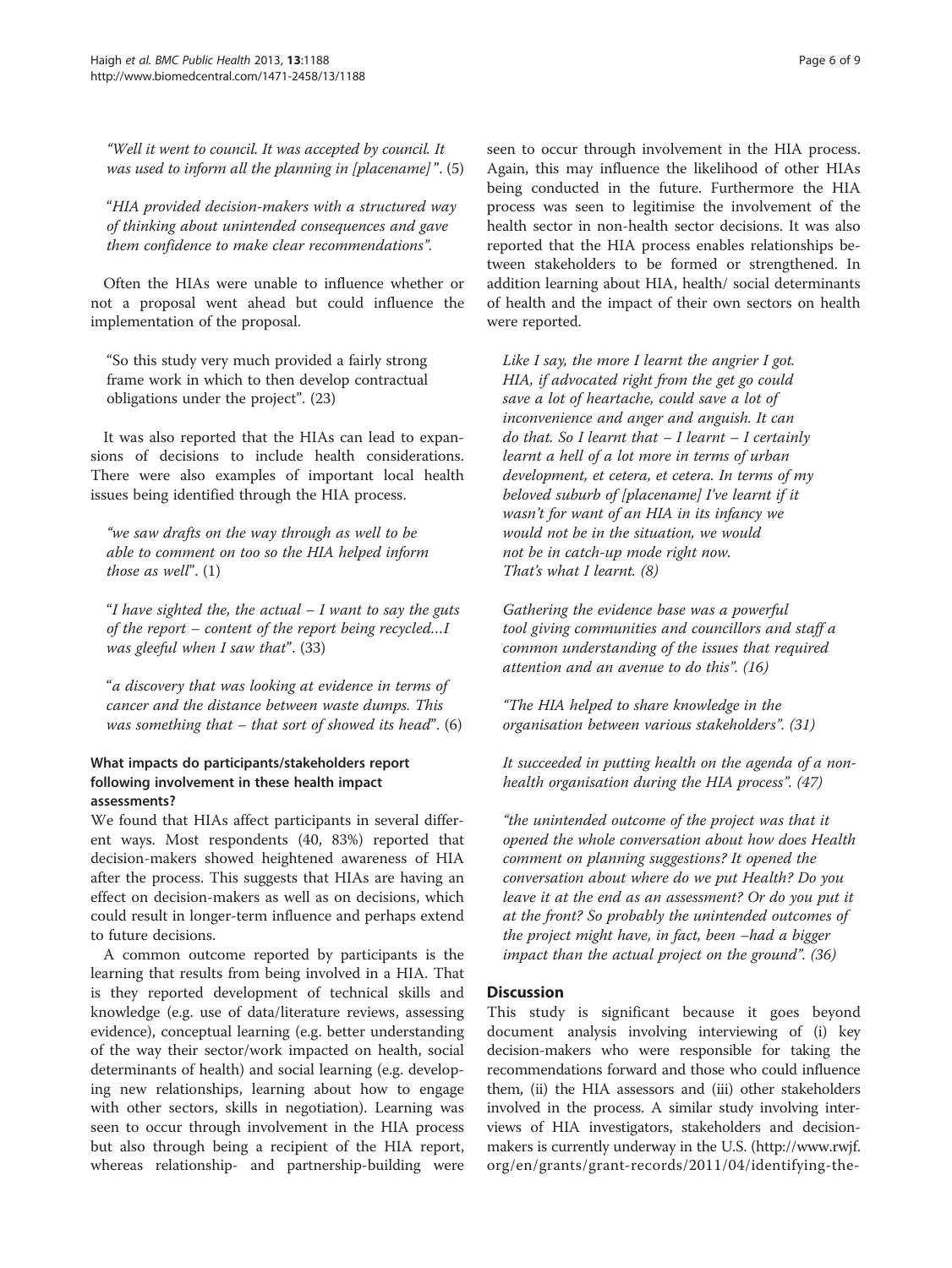[critical-elements-of-successful-health-impact-as.html](http://www.rwjf.org/en/grants/grant-records/2011/04/identifying-the-critical-elements-of-successful-health-impact-as.html)); investigators for this Australian study have shared information with the investigators of the U.S. study. This Australian study is also as far as we are aware the only attempt outside the US to conduct a census of all HIAs. This study provides an in-depth overview and analysis of the Australasian HIA context.

This research project has a number of limitations. Our sample is geographically specific. There may be important differences between the New Zealand and Australian context and other countries. We relied on participants' perceptions, memories and own understanding of HIA effectiveness Because this was a new experience for many involved their perceptions may have been influenced by the novelty of the process.. There may be a tendency for less successful HIAs not to be reported or even completed. So although our sample showed a range of effectiveness it was biased towards 'the winners'. We may have excluded HIAs that were done in-house, particularly by the private sector for internal license to operate requirements as opposed to regulatory ones. Our sample was limited to 55 HIAs in phase one and then down to 11 case studies. Two of the 11 case studies were incomplete (The Christchurch case study only had one key informant interview due to scheduling problems, The Goodooga Case Study did not proceed due to timing problems as the community was isolated for several weeks by flood). We interviewed on average three people from each case study. Perhaps more data could strengthen our findings; however, we did collect a significant amount of data and reached a point of data saturation in our analysis.

Study participants reported multiple perspectives on what effectiveness means in the context of HIA, the effectiveness of specific HIAs, and the salience of different factors in influencing effectiveness. We found that most of the HIAs were judged to be effective in some way using the Wismar framework. They also led to other changes (general effectiveness) such as informing followon or related decisions and raising awareness among decision-makers of health impacts, determinants of health and the affect health of their sector. Direct and indirect impacts are outlined in Table 3.

The learning reported by decision-makers suggests that HIAs are having an effect on decision-makers as well as on decisions, which could result in longer-term influence and potentially extend to future decisions. Most of the HIAs in the study were decision support which implies there is a close relationship with decision makers that may mean that they are more likely adopt recommendations and experience learning as an outcome of the process. It was also reported that the HIA process enables relationships between stakeholders to be formed or strengthened. Again, this may influence the

|  |  |  |  | Table 3 Reported outcomes of HIA |  |  |
|--|--|--|--|----------------------------------|--|--|
|--|--|--|--|----------------------------------|--|--|

| Direct/proximal                   | Indirect/distal                                 |  |  |
|-----------------------------------|-------------------------------------------------|--|--|
| Inform                            | <b>Technical learning</b>                       |  |  |
| Decision making                   | l iterature reviews                             |  |  |
| <b>Future decisions</b>           | Use of data                                     |  |  |
| Implementation                    | Assessment of evidence                          |  |  |
| Adapted                           | Capacity building                               |  |  |
| Modify                            | <b>Conceptual learning</b>                      |  |  |
| Decisions                         | Social determinants of health                   |  |  |
| Related decisions                 | Relationship between their area<br>and health   |  |  |
| Follow on decisions               | Perceptions of usefulness of HIA                |  |  |
| Implementation                    | Use of evidence                                 |  |  |
|                                   | Awareness (decision makers,<br>wider community) |  |  |
| <b>Expand decision making</b>     | Social learning                                 |  |  |
| Inclusion of health/ determinants | Partnerships/relationships                      |  |  |
| of health                         | Decision making processes                       |  |  |
|                                   | Legitimacy                                      |  |  |

likelihood of other HIAs being conducted in the future. A finding of the study is that learning is an important outcome for HIA participants but is poorly articulated

as valued impacts of HIA. We found it difficult to assign the HIAs to the Wismar effectiveness categories. We found that our HIAs fit in multiple categories, with different aspects of HIAs achieving different levels and types of effectiveness. Attempting to assign categories on the basis of 'yes' or 'no' led to somewhat arbitrary decisions that did not always reflect our overall understanding of the effectiveness of the project. The conceptual framework by Harris-Roxas and Harris (see Figure [1\)](#page-2-0) was able to capture the complexity of the assessment process although there would need to be a discussion by the Steering Group at the screening stage on the meaning of various terms, such as trade-offs, to facilitate common understandings. The articulation of direct and indirect impacts and types of learning providing a clear framework for analysis. However as the framework was developed in response to perceived limitations in the detail for assessment in the Wismar framework it has identified too many categories to be routinely assessed and now needs to be simplified to include fewer and more critical elements for success. In addition there was insufficient focus on the role of the individuals in facilitating the effectiveness of HIA.

We were able to expand our understanding of the dimensions of direct effectiveness to include influencing as well as changing decisions, broadening the range of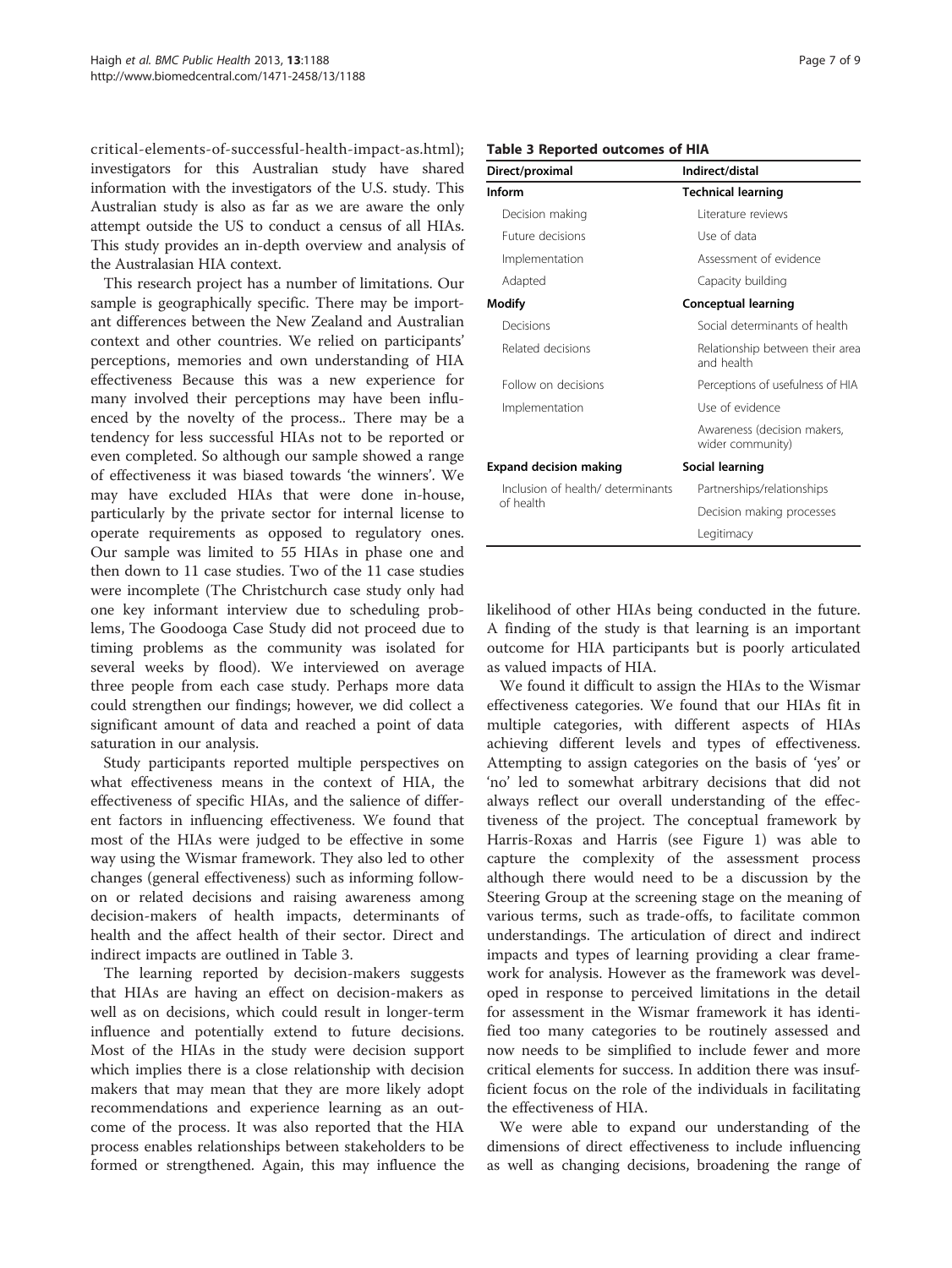<span id="page-7-0"></span>impacts that were considered and directly impact on the social determinants of health. The use of the conceptual framework to analyse the case studies allowed us to better identify the range of indirect impacts of the HIA which could broadly be seen as technical, conceptual and social learning. These were also the factors identified by participants as the impact of their involvement in the HIA.

## Conclusions

The study has clearly demonstrated the direct and indirect effectiveness of available HIA in Australia and New Zealand. It suggests that public health leaders and policy makers should be promoting the use of HIA and investing in building capacity to undertake high quality HIAs.

HIAs are often directly effective in changing, influencing, broadening areas considered and in some cases having an immediate impact on outcomes. Even when HIAs are reported to have no direct effect on a decision they are often still effective in influencing decision-making processes. But participants saw effectiveness as much broader than direct impacts on decisions. Many saw changes in relationships, better understanding of the determinants of health and positive working relationships as major and sustainable impacts of their involvement.

This finding raises an important issue in relation to seeing HIA as a technical tool that makes predictions of potential impacts of a policy, program or project or as a mechanism for developing relationships with and influencing other sectors. Focusing on indirect impacts such as relationship building at the expense of neglecting the systematic analysis and prediction of impacts to influence decision making runs the risk of ignoring some of the essential elements of HIA; assessing health and equity impacts, structured stepwise process, making recommendations [\[26\]](#page-8-0). Conversely focussing solely on the technical aspects may risk ignoring potential areas such as relationships and learning which may have even greater long term impact.

Our study also found that effectiveness is not a static concept. Goals can change during the process and be refined to reflect what it is possible to influence over time. Different stakeholders can hold contradictory views on the effectiveness of a HIA. A HIA may be effective in terms of achieving one stakeholder's goals but not another's. Judging effectiveness in the achievement of intended outcomes is potentially problematic in HIA. This also speaks of the need for longitudinal studies of the effectiveness of HIA so that any changes to their original purposes, and the factors underlying them, can be tracked and analysed. Finally, there is still a need for more research to understand the factors associated with enhanced or diminished effectiveness.

## Additional files

[Additional file 1:](http://www.biomedcentral.com/content/supplementary/1471-2458-13-1188-S1.pdf) Phase 1 inclusion diagram. [Additional file 2:](http://www.biomedcentral.com/content/supplementary/1471-2458-13-1188-S2.pdf) HIAs included in study (case study HIAs = bold). [Additional file 3:](http://www.biomedcentral.com/content/supplementary/1471-2458-13-1188-S3.pdf) Questionnaire. [Additional file 4:](http://www.biomedcentral.com/content/supplementary/1471-2458-13-1188-S4.pdf) Case study interview questions.

#### Competing interests

The authors declare that they have no competing interests.

#### Authors' contribution

EH, FB, BH-R, LK, JS, HK, RM, MH, AMW, ALD are investigators on the ARC discovery grant funded project that this paper originates from. All of the investigators were involved in conceptualizing and designing the project. Fiona Haigh and Harrison Ng Chok are researchers employed on the project. All of the authors reviewed at least one of the 55 HIA reports and the 11 case studies that form the basis for this article (data analysis). HNC reviewed all of the HIA reports. FH collected the data for the case studies and carried out preliminary analysis of the survey and case study data. All of the authors significantly contributed to the analysis and interpretation of the data. Progress reports were circulated to the project group and discussed at regular project meetings. In June 2012 all of the project team met for two days to analyze and interpret the project findings. This included reviewing the reviews and in depth discussion covering interpretation, quality of and utility of the review package, project methodology (strengths and limitations), key findings and implications for policy, practice and research. In addition an early draft of the paper was reviewed and discussed by the whole project group at this meeting. FH and EH took a lead on drafting and revising the article. All of the authors were involved in conceptualizing the article (during discussions at the regular project meetings). Since then the article has been circulated to the whole project group for comment and then revised and re-circulated for further comment. All of the project team has critically revised and made detailed comments on multiple versions of the article. All authors read and approved the final manuscript.

#### Acknowledgements

This research was funded by Australian Research Council Discovery Project Grants; 2010–2011. 'The Effectiveness of Health Impact Assessments Conducted in Australia and New Zealand' [DP1096211]. We would like to acknowledge all the HIA practitioners who participated in this study. The authors would like to thank Arthur M. Wendel, National Center for Environmental Health, Centers for Disease Control and Prevention, for providing technical assistance in the design of this study, reviewing HIA reports and case studies, and for assisting with the review of the article.

#### Author details

<sup>1</sup> Centre for Health Equity Training, Research and Evaluation, Part of the Centre for Primary Health Care and Equity, University of New South Wales, A Unit of Population Health, Sydney South West Local Health Disctricts, NSW Health, Sydney, New South Wales, Australia. <sup>2</sup>Southgate Institute for Health Society & Equity, Flinders University, Adelaide, Australia. <sup>3</sup>University of Washington School of Public Health, Seattle, USA. <sup>4</sup>Centre for Primary Health Care and Equity, Faculty of Medicine, University of New South Wales, Kensington, Sydney, Australia. <sup>5</sup>Centre for Primary Health Care and Equity, University of New South Wales, Kensington, Australia. <sup>6</sup>School of Public Health and Preventive Medicine, Monash University, Melbourne, Australia. <sup>7</sup> Centre for Impact Assessment Research and Training (CIART), Department of Geography, University of Otago, Dunedin, New Zealand. <sup>8</sup>WHO Collaborating Centre in Environmental Health Impact Assessment and School of Public Health, Curtin University, Bentley, Australia.

#### Received: 18 September 2013 Accepted: 6 December 2013 Published: 17 December 2013

#### References

1. WHO: Closing the gap in a generation: health equity through action on the social determinants of health. Geneva: Commission on the Social Determinants of Health, World Health Organization; 2008.